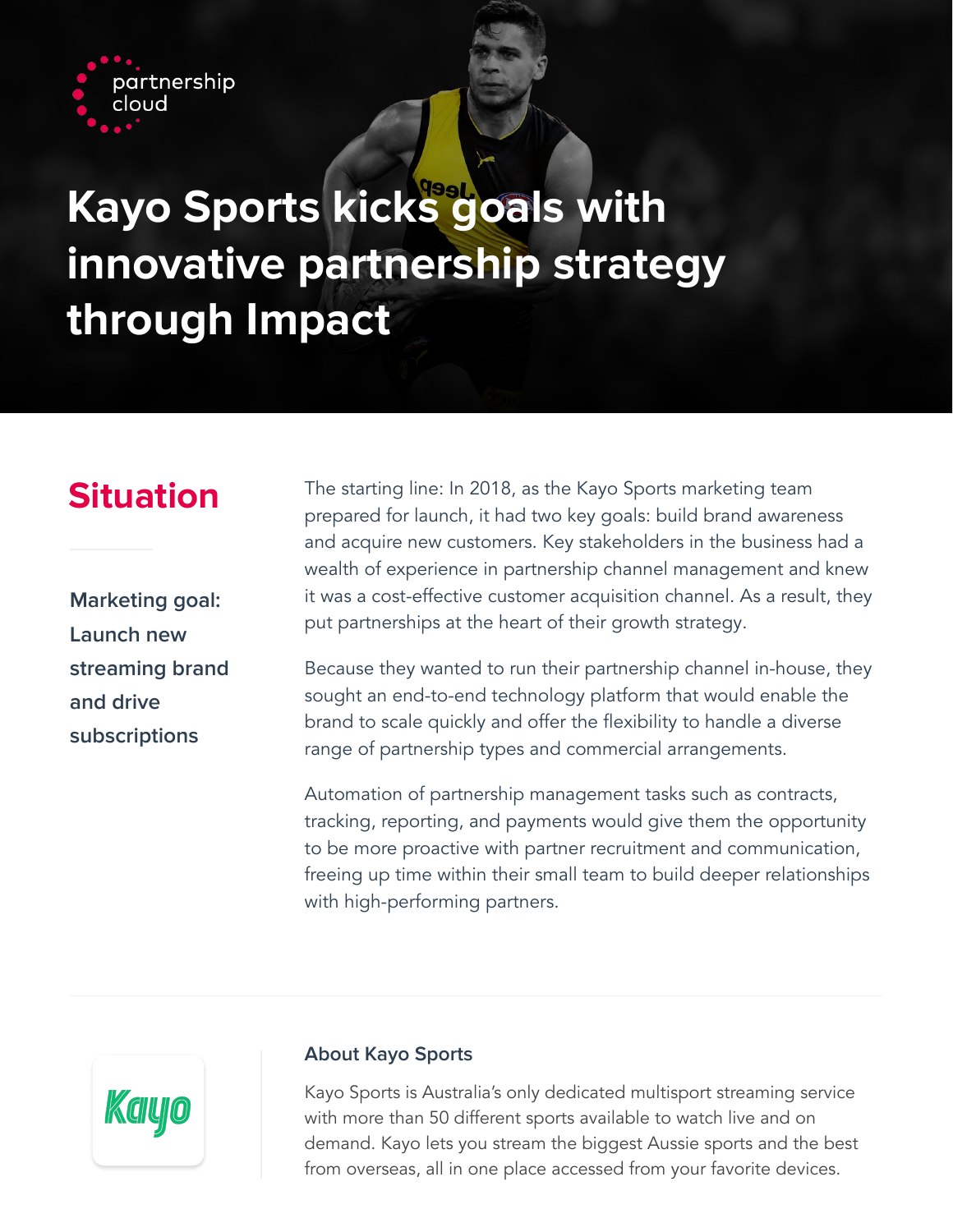"Impact's superior technology, seamless management of partners, automation of workflows, and tight controls over all aspects of partner management, coupled with their team of experts, has enabled Kayo to leverage a portfolio of business partnerships into a high-performing customer acquisition channel. Partnerships have provided an effective way to grow our brand quickly and run our business efficiently, in ways traditional sales and marketing channels can't."



**Lauren Leisk Affiliate Partnerships Manager Kayo Sports**

**Streamlined onboarding and operations allowed Kayo Sports to focus on more strategic initiatives**

**Solution** Working closely with the Impact team, Kayo was able to develop a broad partner portfolio that would reach the passionate sports audience they sought. Impact's streamlined discovery processes enabled Kayo Sports to pursue relationships ranging from corporate and commercial partners to sports associations, sporting clubs, grassroots clubs, athletes, brand ambassadors, influencers, and news and sports publishing partners.

> To manage that growing portfolio, Kayo turned to Impact's intuitive, easy-to-use platform to give them full control over their partnership program. With Impact, they gained the flexibility to onboard new partners easily and free their team from manual day-to-day processes such as contracting, paying out partners and pulling reports.

That freedom allowed the team to focus on more strategic and meaningful new partner recruitment and engagement.

As part of their 2020 strategy, Kayo is leveraging Impact's native integration with mobile measurement vendor Branch to facilitate in-app tracking. The integration provides app-install tracking, app-to-app subscription measurement and attribution (both iOS and Android), and tracking of conversion events occurring in-app. All of this data will be made visible within the Impact platform to measure mobile versus desktop performance and thereby optimize partner incentives.